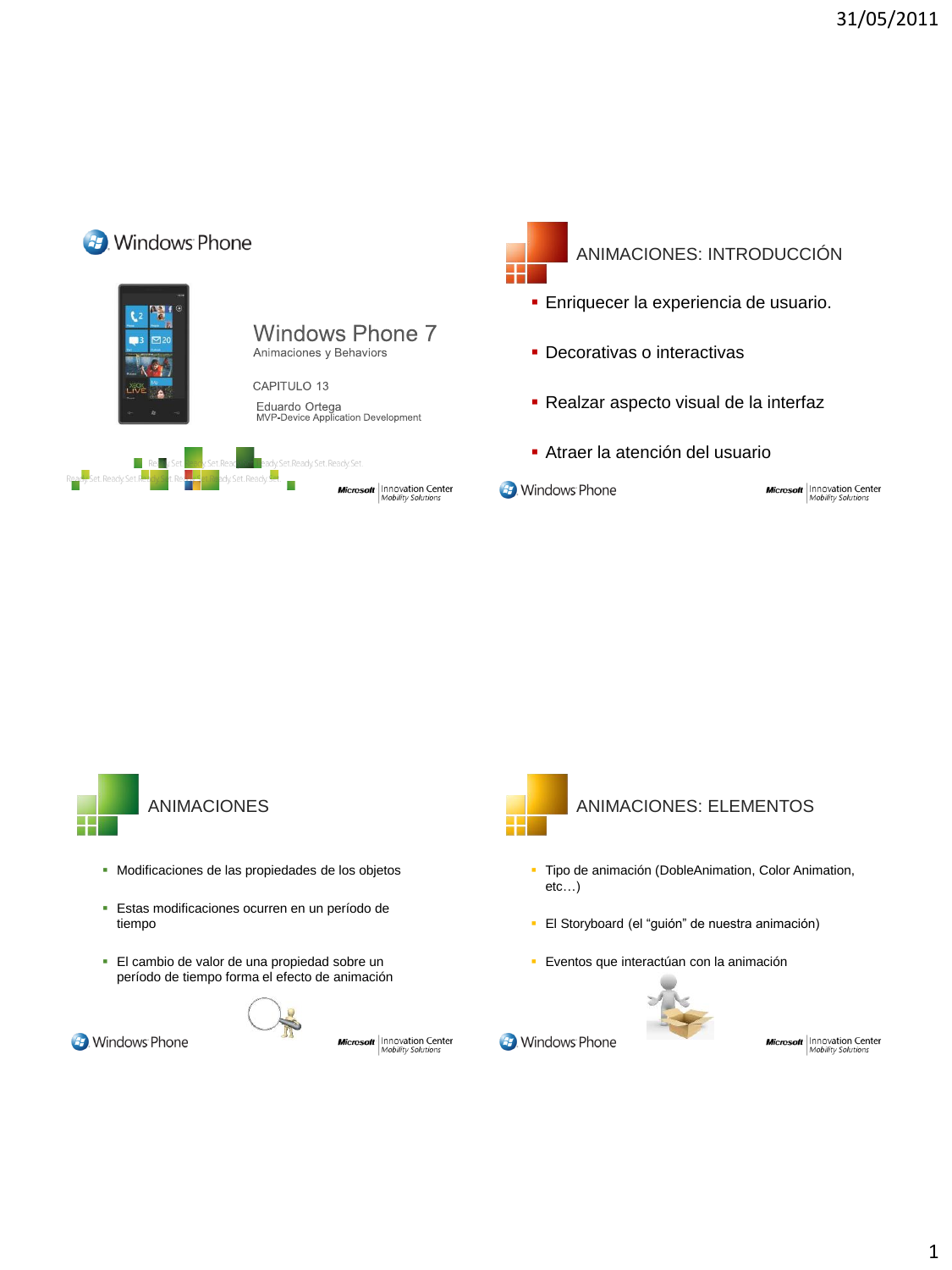

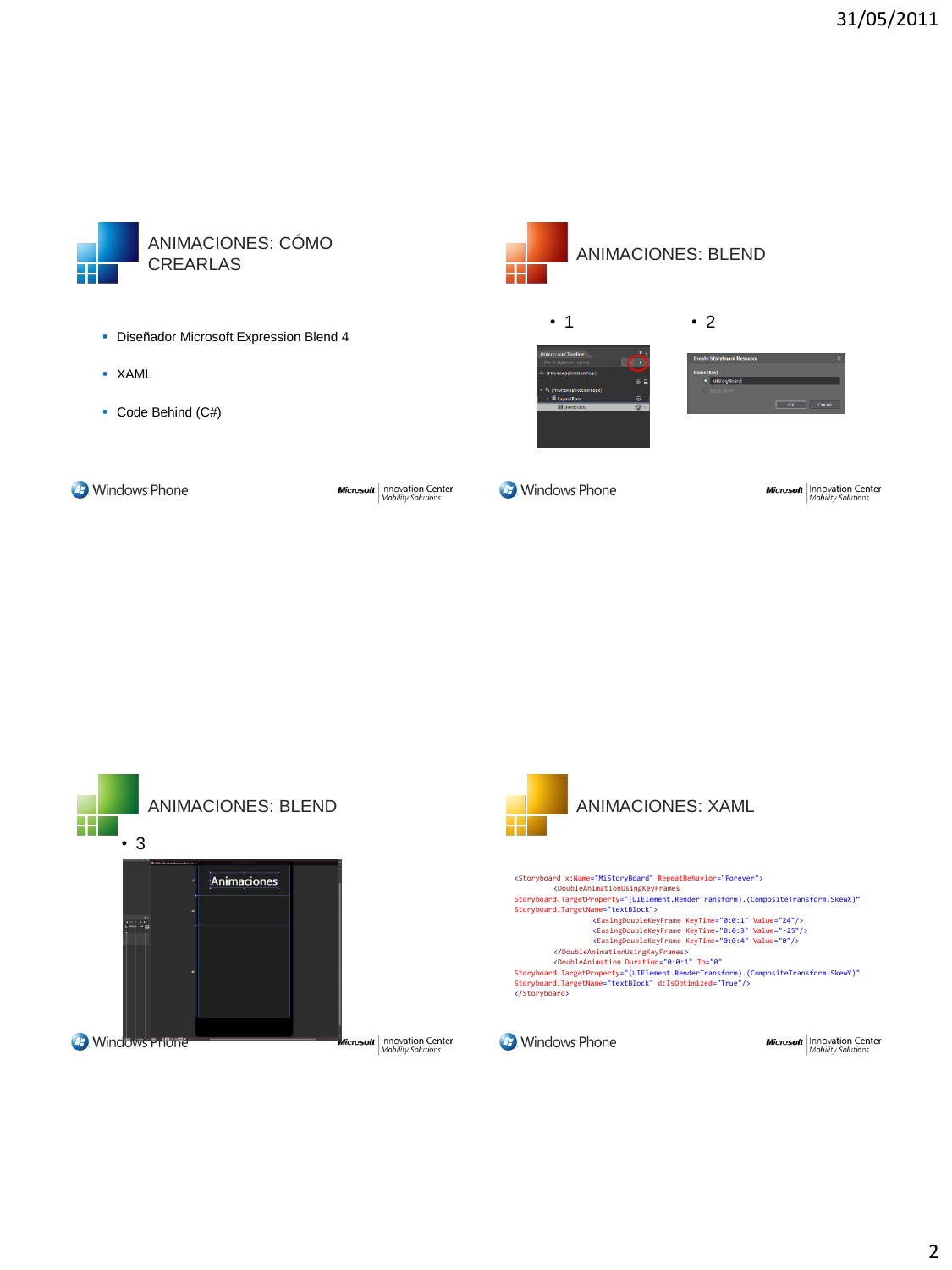

## ANIMACIONES: C#

- 1. Creamos un objeto animación DoubleAnimation ani = new DoubleAnimation();
- 2. Asignamos el Target Storyboard.SetTarget(ani, miobjeto);
- 3. Asignamos la propiedad

Storyboard**.SetTargetProperty(ani, new**<br>PropertyPath**(**Canvas**.LeftProperty));** 

4. Introducimos valores

ani.From=0; ani.To=50;<br>Mindows Phone:

**Microsoft** | Innovation Center



## ANIMACIONES: C#

5. Establecemos duración ani.Duration=new Duration(new

TimeSpan(0,0,1)); 6. Creamos un "guión"

Storyboard miguion= new Storyboard();

- 7. Añadimos la animación a nuestro guión miguion.Children.Add(ani);
- 8. Arrancamos la animación

**Mindows Phone**<br> **Mindows Phone** 

**Microsoft** | Innovation Center









Animaciones, estados y comportamientos